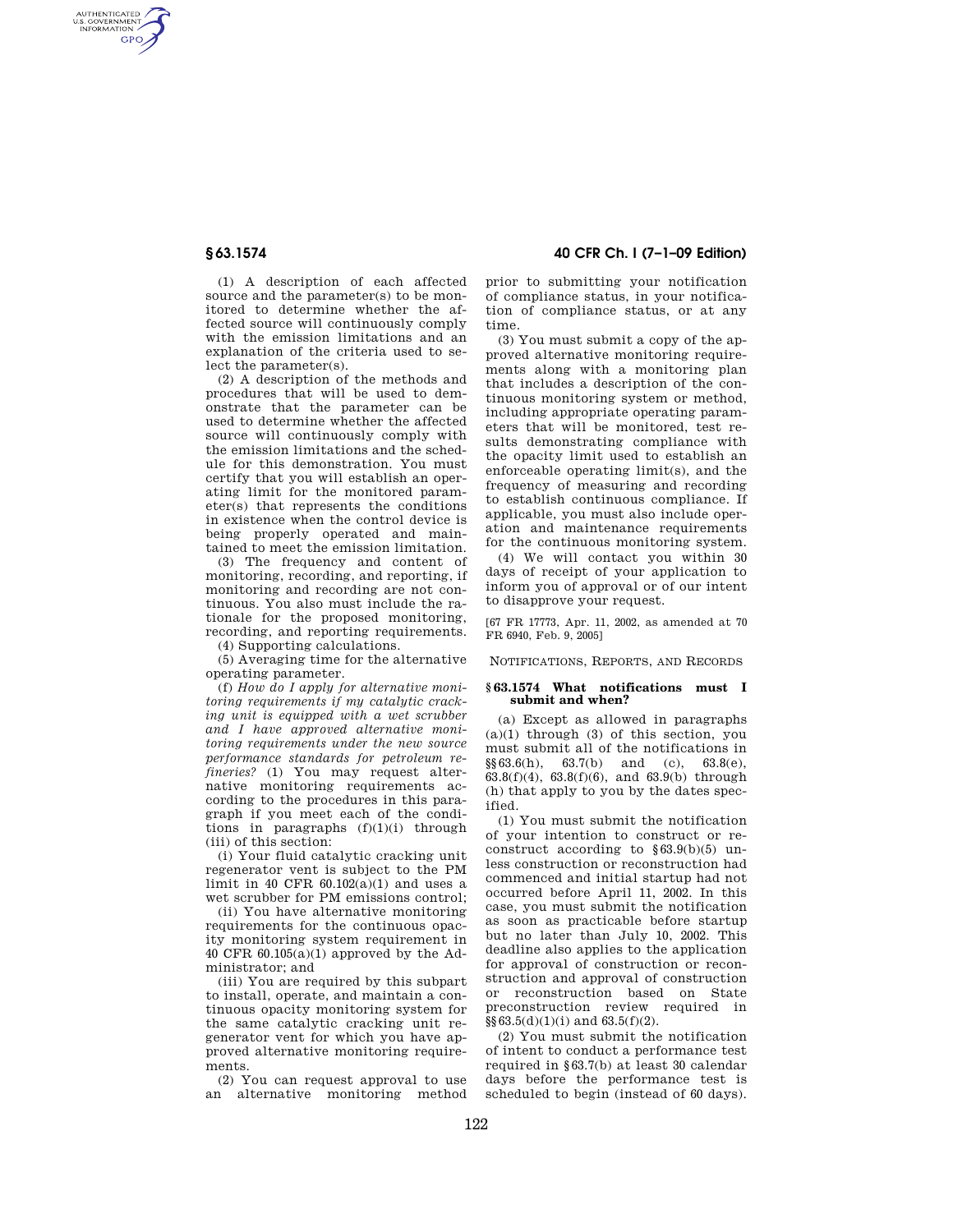## **Environmental Protection Agency § 63.1574**

(3) If you are required to conduct a performance test, performance evaluation, design evaluation, opacity observation, visible emission observation, or other initial compliance demonstration, you must submit a notification of according to §63.9(h)(2)(ii). You can submit this information in an operating permit application, in an amendment to an operating permit application, in a separate submission, or in any combination. In a State with an approved operating permit program where delegation of authority under section  $112(1)$  of the CAA has not been requested or approved, you must provide a duplicate notification to the applicable Regional Administrator. If the required information has been submitted previously, you do not have to provide a separate notification of compliance status. Just refer to the earlier submissions instead of duplicating and resubmitting the previously submitted information.

(i) For each initial compliance demonstration that does not include a performance test, you must submit the Notification of Compliance Status no later than 30 calendar days following completion of the initial compliance demonstration.

(ii) For each initial compliance demonstration that includes a performance test, you must submit the notification of compliance status, including the performance test results, no later than 150 calendar days after the compliance date specified for your affected source in §63.1563.

(b) As specified in  $\S 63.9(b)(2)$ , if you startup your new affected source before April 11, 2002, you must submit the initial notification no later than August 9, 2002.

(c) If you startup your new or reconstructed affected source on or after April 11, 2002, you must submit the initial notification no later than 120 days after you become subject to this subpart.

(d) You also must include the information in Table 42 of this subpart in your notification of compliance status.

(e) If you request an extension of compliance for an existing catalytic cracking unit as allowed in §63.1563(c), you must submit a notification to your permitting authority containing the

required information by October 13, 2003.

(f) As required by this subpart, you must prepare and implement an operation, maintenance, and monitoring plan for each control system and continuous monitoring system for each affected source. The purpose of this plan is to detail the operation, maintenance, and monitoring procedures you will follow.

(1) You must submit the plan to your permitting authority for review and approval along with your notification of compliance status. While you do not have to include the entire plan in your part 70 or 71 permit, you must include the duty to prepare and implement the plan as an applicable requirement in your part 70 or 71 operating permit. You must submit any changes to your permitting authority for review and approval and comply with the plan until the change is approved.

(2) Each plan must include, at a minimum, the information specified in paragraphs  $(f)(2)(i)$  through (xii) of this section.

(i) Process and control device parameters to be monitored for each affected source, along with established operating limits.

(ii) Procedures for monitoring emissions and process and control device operating parameters for each affected source.

(iii) Procedures that you will use to determine the coke burn-rate, the volumetric flow rate (if you use process data rather than direct measurement), and the rate of combustion of liquid or solid fossil fuels if you use an incinerator-waste heat boiler to burn the exhaust gases from a catalyst regenerator.

(iv) Procedures and analytical methods you will use to determine the equilibrium catalyst Ni concentration, the equilibrium catalyst Ni concentration monthly rolling average, and the hourly or hourly average Ni operating value.

(v) Procedures you will use to determine the pH of the water (or scrubbing liquid) exiting a wet scrubber if you use pH strips.

(vi) Procedures you will use to determine the HCl concentration of gases from a catalytic reforming unit when